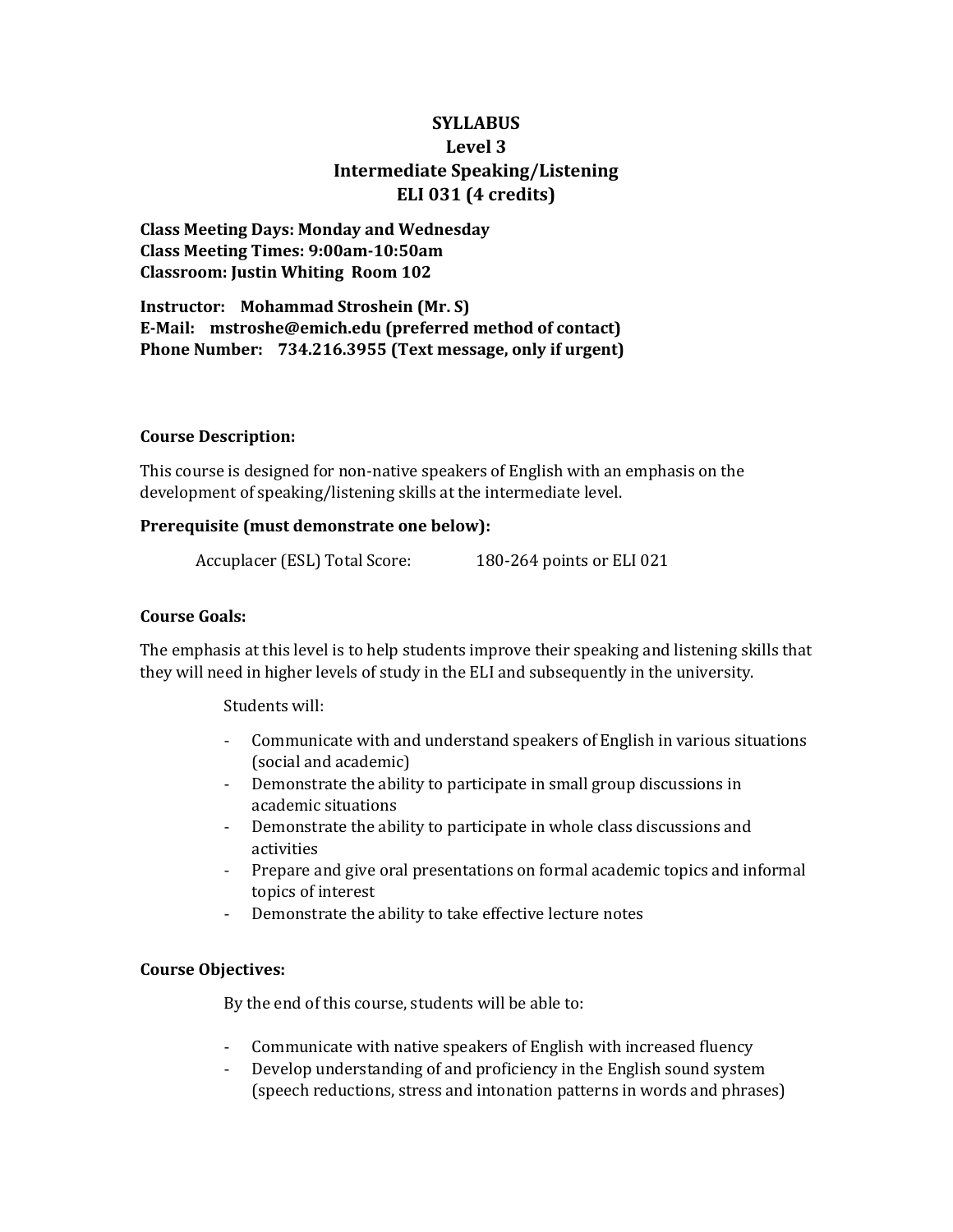- Utilize active listening strategies (paraphrase what has been heard, ask for clarification)
- Contribute to discussions with opinions, agreement or disagreement
- Prepare and speak on a formal academic topic using powerpoint and 1-2 resources
- Prepare and speak on various topics of interest
- Evaluate classmates and themselves on oral presentations based on a class rubric
- Utilize clear and obvious organization, hand gestures, and body language when giving oral presentations
- Demonstrate understanding of organizational patterns, use abbreviations, recognize lecturer's verbal and nonverbal cues, etc. when taking lecture notes
- Maintain weekly listening log (2-3 entries/week).

## **Required Textbook and Supplies:**

| Title:        | Contemporary Topics 1      |
|---------------|----------------------------|
| $Author(s)$ : | Lolorzano and Frazier      |
| Publisher:    | Pearson Longman Publishing |
| ISBN:         | 0-13-235570-1              |

Students will also need to provide:

- 1. Notebook
- 2. Pen/Pencil
- 3. Earbuds to use in the language lab

## **Attendance and Tardiness:**

Students are required to attend classes. Attendance is important to do well in class, and it is required for students on F-1 visas.

Students may not have more than six (6) absences in one class for the semester. If you are sick, you will be asked to bring a doctor's note to the Director. If you are required to attend court or if you have other problems, please speak with the Director as soon as possible.

It is also important to be on time to your classes. Class will begin on time, and you are responsible for any quizzes, notices, homework, etc. that you may miss if you are tardy. If you are more than 10 minutes late to class, you may be counted absent.

If you have six absences without a doctor's note or permission from the Director, you may be dismissed from the program.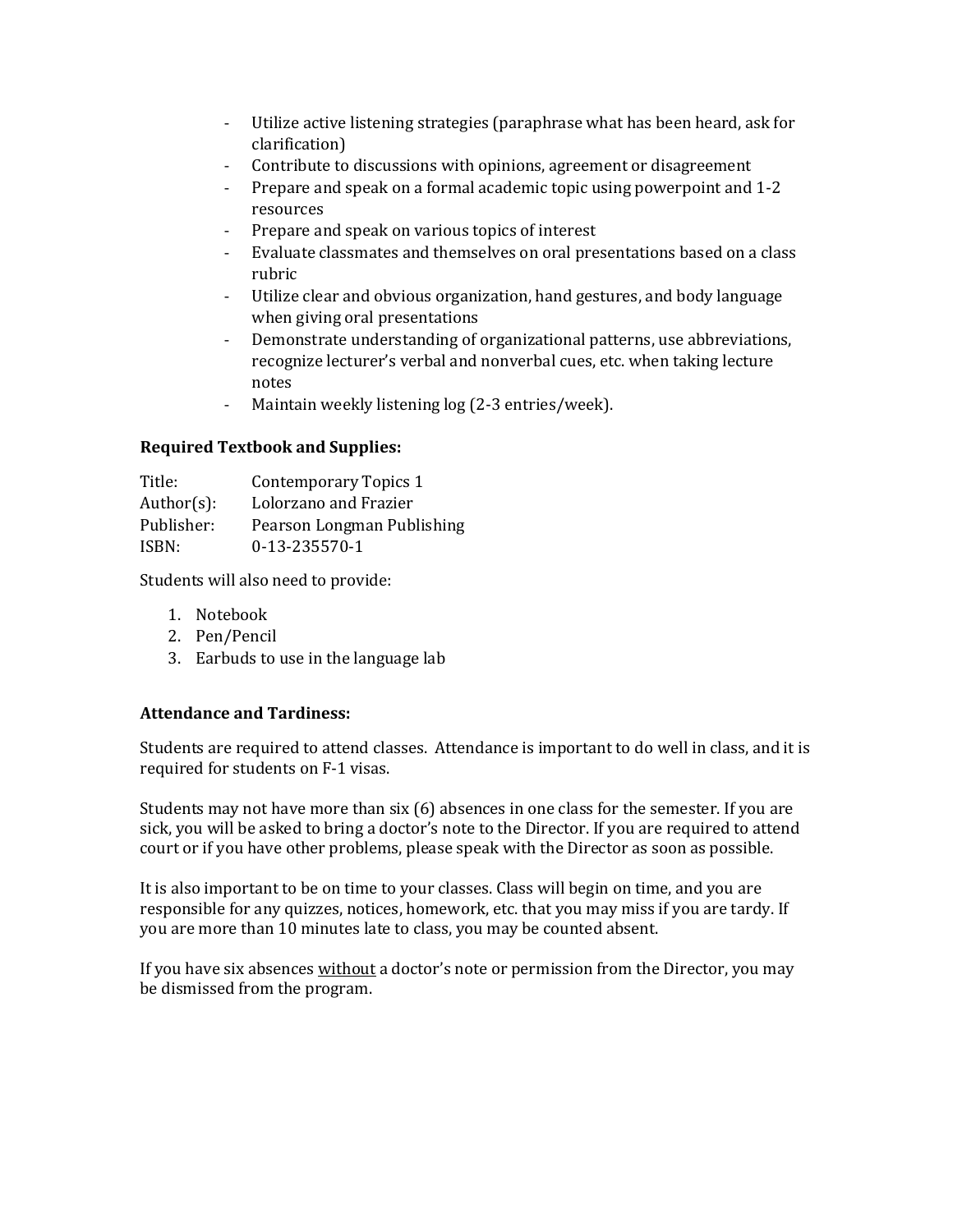### **Grading:**

| Total % of points | Grade | Total % of points | Grade |
|-------------------|-------|-------------------|-------|
| $90 - 100$        | 4     | $70 - 74$         | 2     |
| $85 - 89$         | 3.5   | $65 - 69$         | 1.5   |
| $80 - 84$         | 3     | $60 - 64$         | 1     |
| $75 - 79$         | 2.5   | $50 - 59$         |       |

Students must have a grade of 2.5 (75%) or higher to pass this class.

## Students will be graded on the following:

| <b>Class Participation</b> | 10%             |
|----------------------------|-----------------|
| Listening Log              | 10%             |
| Homework                   | 25%             |
| Quizzes                    | 20 <sub>%</sub> |
| Speeches                   | 20%             |
| <b>Final Exam</b>          | 15%             |

Students should study one hour outside of class for each hour in class. For a class that meets four (4) hours each week, students should expect four hours of homework each week.

You should be prepared for every class. Late homework may be accepted with permission from the instructor. The instructor may give you a lower grade for late homework.

### **Language Lab:**

All students are required to attend Language Lab each week. This is an opportunity to study with your classmates and to receive additional help from the Language Lab teacher.

## **Academic Honesty Policy:**

Students must abide by academic integrity policies while in the English Language Institute. Students must not engage in cheating during tests or on class assignments. Cheating includes cutting and pasting from sources without proper citations and having others do your assignments and/or others helping you while taking an examination. If you are not sure about an assignment, please discuss this with your instructor.

If students do not follow these guidelines, then the following procedures will take place:

1<sup>st</sup> Warning: Student will lose half of the total points on their tests or assignment if plagiarism or cheating has been proven.